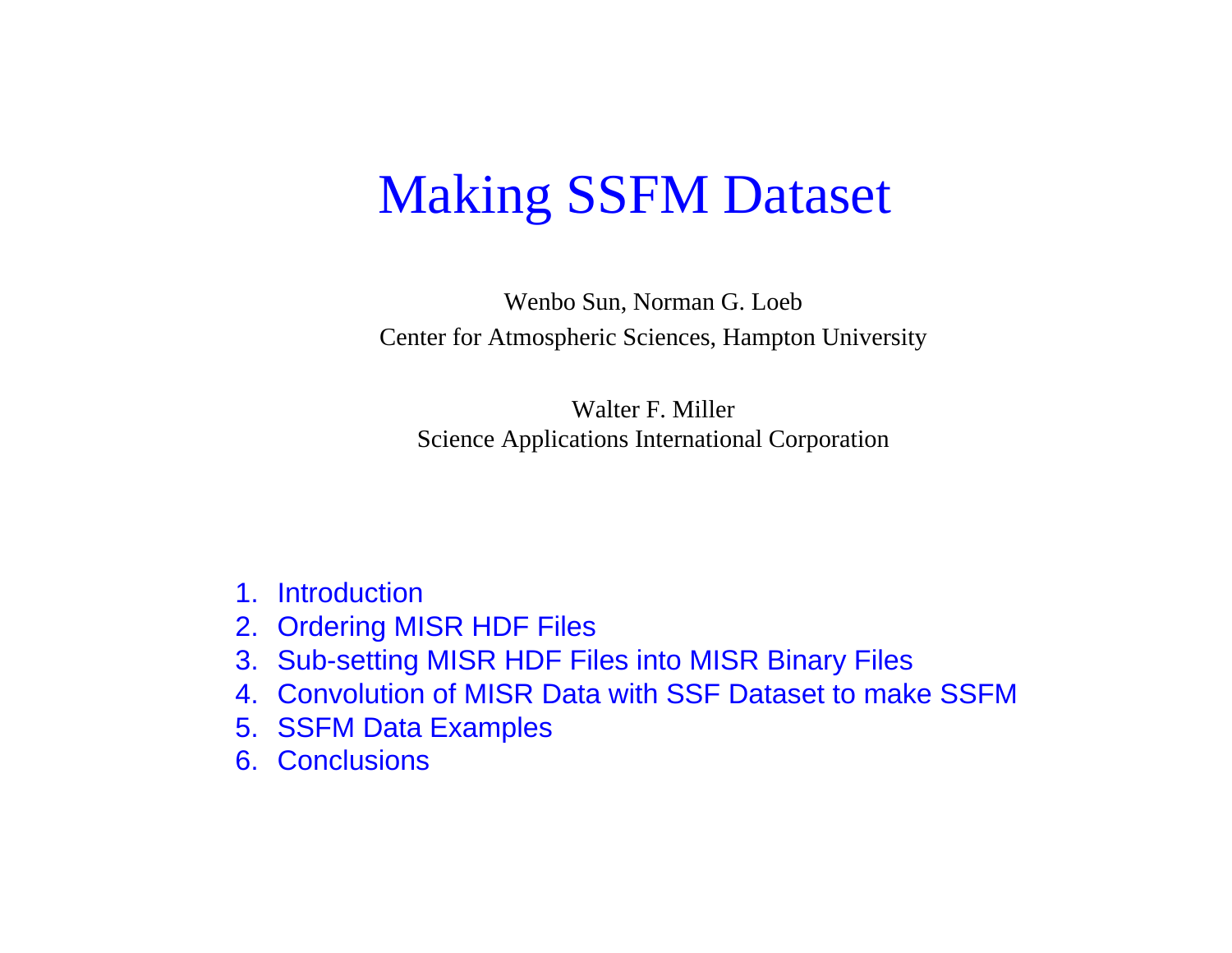### 1. Introduction

• Installed on the EOS flagship Terra, viewing the sunlit earth simultaneously at nine widelyspaced angles, MISR provides radiances in four spectral bands at each of the nine angles. The multidirectional measurements of MISR offer an opportunity to study the radiation anisotropy of each scene along-track.



• A dataset with coincident measurements of spectral and broadband short wave radiances from MISR, CERES, and MODIS on Terra satellite will not only improve the study of CERES ADMs of different scene types, but also enhance the applications of the MISR, CERES, and MODIS data on various atmospheric remote-sensing aspects.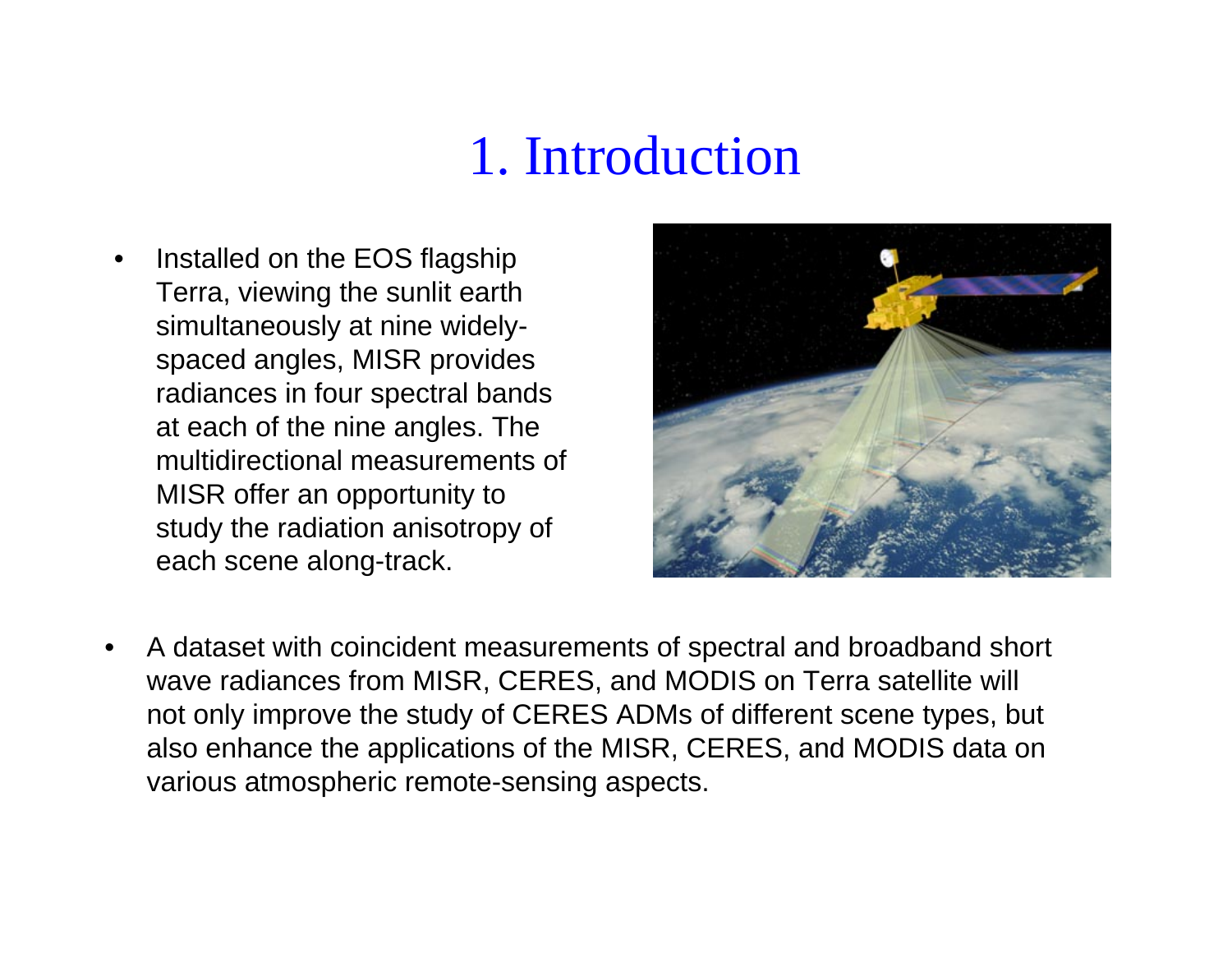### 2. Ordering MISR HDF Files

The MISR L1B2 Ellipsoid-projected data are ordered through the website of LaASDC. Three kinds of HDF files need to be ordered:

 $\bullet$ ARP

> Radiance/RQDI data for each channel and each camera are stored in the files. The measurement time for each block are also stored in these HDF files. Each camera has its individual HDF file.

 $\bullet$ GMP

> The solar and viewing geometry data for each camera are stored in these HDF files.

• AGP

The geolocation data are stored in these HDF files.

FtpPull is an appropriate tool for transferring these HDF to working machines. Each order of data takes ~2 to 5 days for ASDC to prepare. They will stay in ASDC's FtpPull directory for up to 72 hours.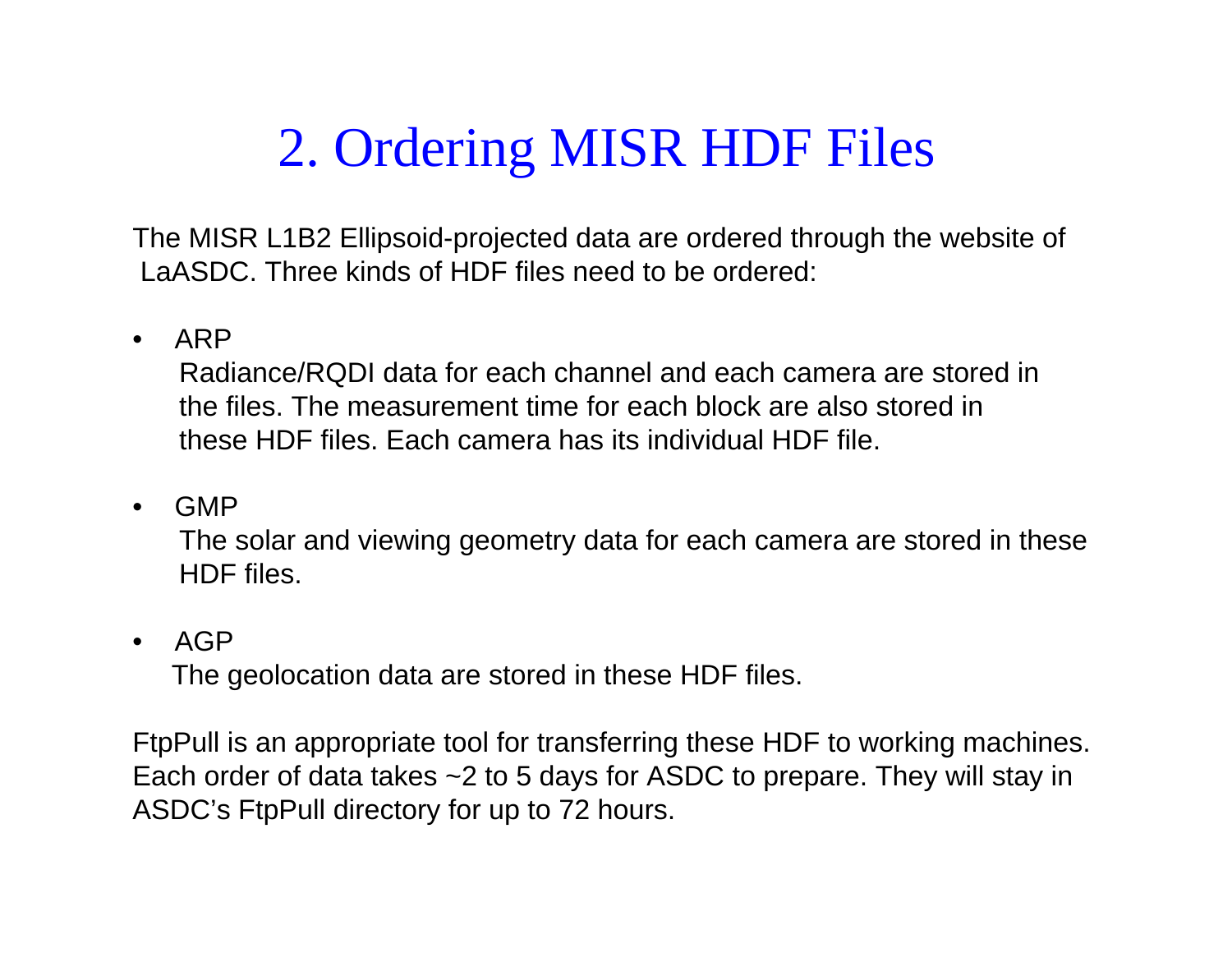## 3. Sub-setting MISR HDF Files into MISR Binary Files

The convolution of MISR data with SSF requires input MISR binary files which stores Time, Lat, Lon, SZA, SAZ, VZA, VAZ, Radiances(1-4) of each pixel. The programs to process the ARP, GMP and AGP HDF files into the MISR binary files are developed and stored at:

/CERES/inversion/home/wsun/MISR

Under this directory, there are 4 subdirectories:

(1) Scripts

Under this subdirectory, there is one code csh.misrbin, which is the cshell to run core program brfdump and Make\_MISR.

(2) processing

Under this subdirectory, there is a bld.brfdump which makes the core code brfdump.f into executive brfdump.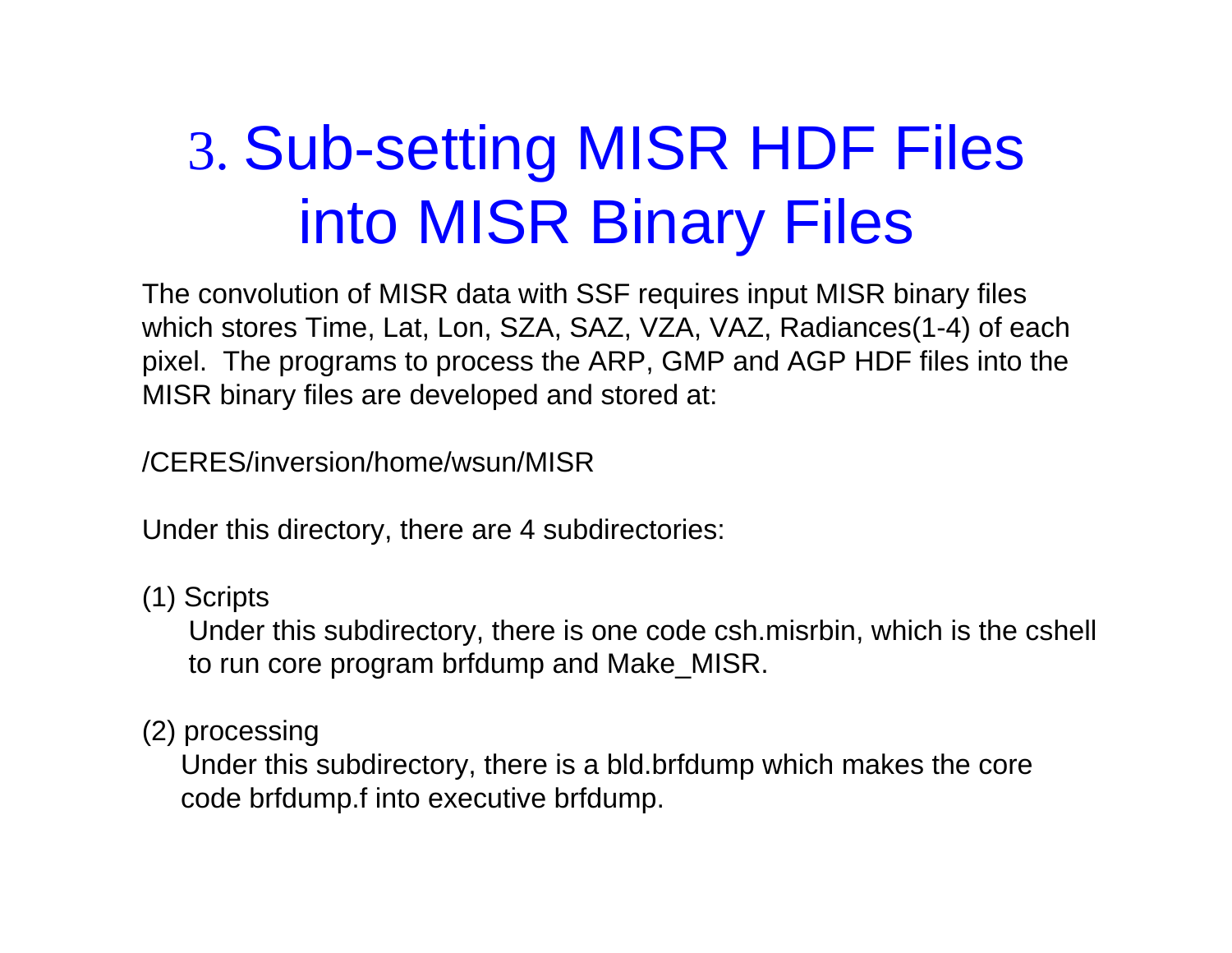#### The core code brfdump.f contains: Main program HDF2BIN

The input parameters to this proram are the orbit number for that day (1 up to 15), the camera numbers (DA …DF) (1 up to 9). The input file names are read in from the file list\_of\_files. In list\_of\_files, the GRP file names are listed in the oder of Camera and in the order of path number. When there are some camera files lost, other camera files of the same path must not be included.

The GMP and AGP file names are derived from the GRP file names in this code. The path to these HDF files are shown in this main code. The output of the main code is the binary file for single cameras. These are temporary files and after using by the Make\_MISR code (see next section), these files will be removed in next run. The user should be careful to paths to the HDF files while using HDF2BIN.

There are dozen of subroutines in brfdump.f for reading and interpolating Time, Lat, Lon, SZA, SAZ, VZA, VAZ, Radiances(1-4) and many temporary files in the directory, which should not be changed and not need to be visited by a common user. If one really wants to know them, email to: w.sun@larc.nasa.gov

To build brfdump, under prompt\$, directly run bld.brfdump. If this is the first time it is run under this directory, the user must run it again --- the first run is for building the modules only!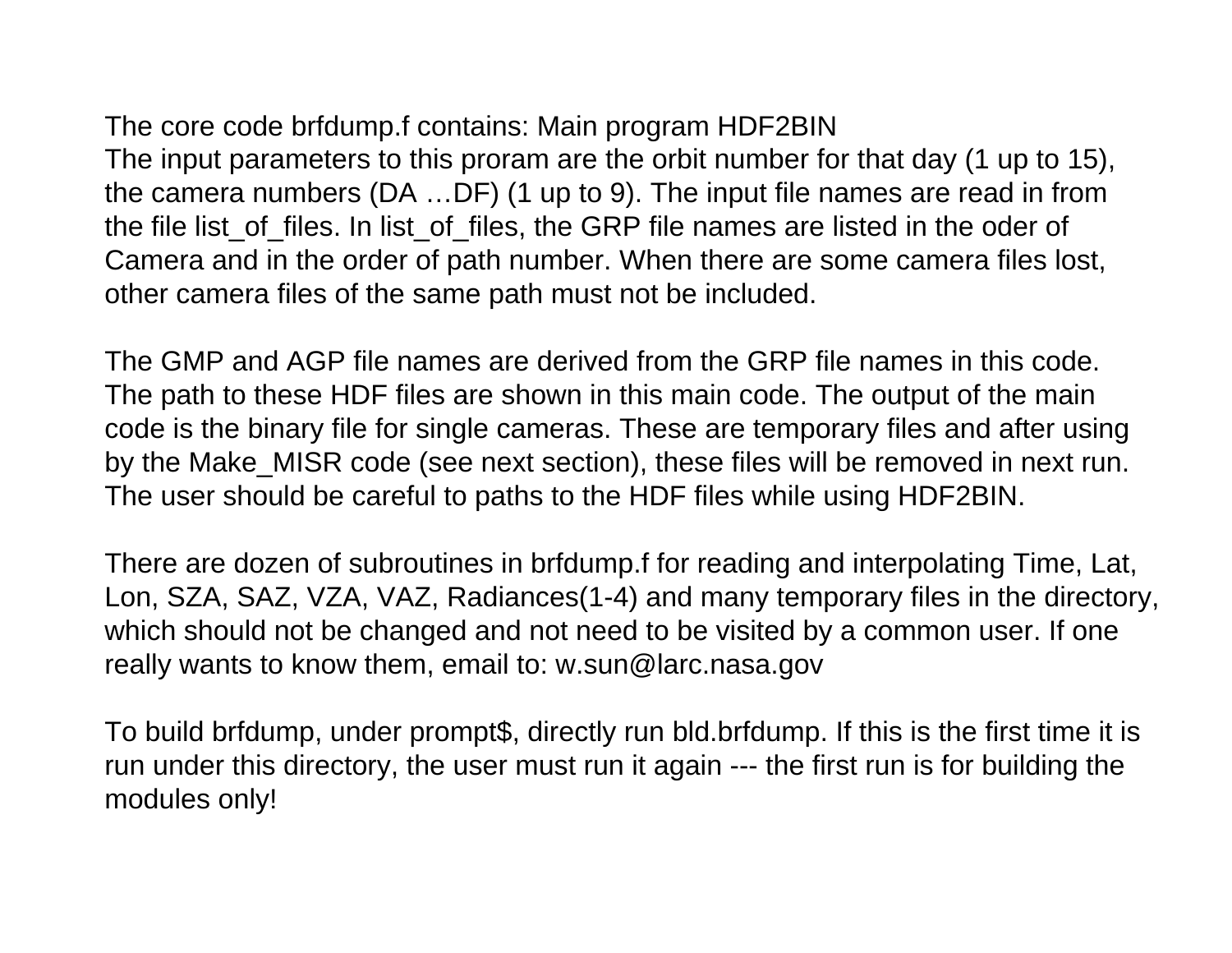#### (3) InputMISR

Under this directory, there is a code MISR\_Scan.f90. This code reads the binary files for single cameras and combine them in one binary file which will be used by the MISR-SSF convolution program.

The match of the pixels from different cameras and calculation of relative viewing geometric angles and co-latitude values is performed here.

A common user need only to care about the output file path and names in this code. All other things should not be changed if possible.

To make the executive Make\_MISR from MISR\_Scan.f90, under the prompt\$ of the same directory, run make –f Makefile

The user should note that, where some camera HDF file is corrupt, Make\_MISR will not produce an output for that orbit. It is not surprised that after the run for 15 orbits of data, one can only get 13 output files.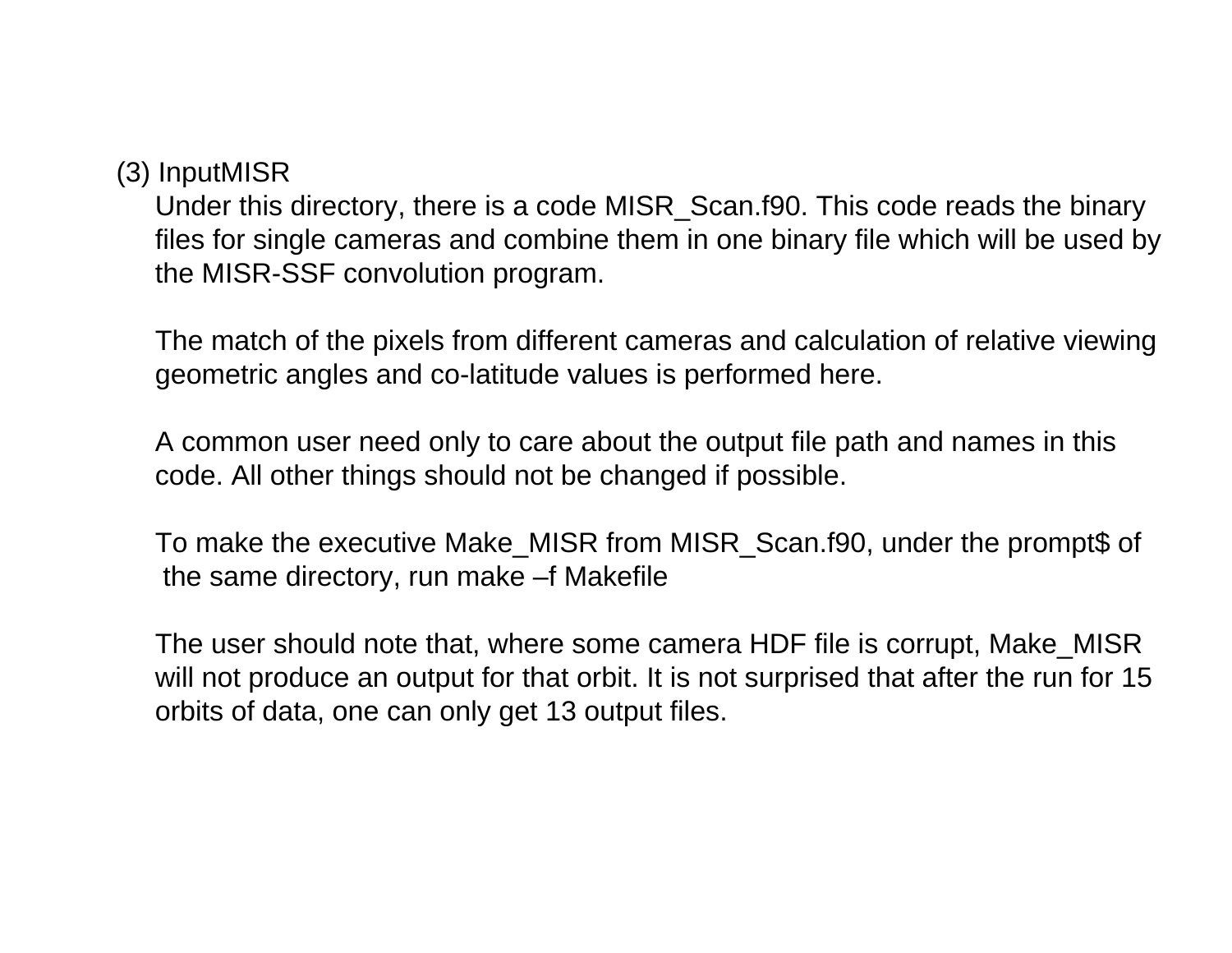# 4. Convolution of MISR Data with SSF Dataset to make SSFM

The MISR binary files are inputs to the program which converts the pixellevel radiances into the CERES-footprint-level data by use of the CERES PSF. This processing produces the hourly unsorted SSFM data. The code to read the hourly unsorted SSFM data files is stored at /CERES/inversion/home/wsun/MISR/ReadMISR. Under this directory, read ssfm.f90 is the main code. ceres misr match.f90 is the subroutine to match CERES or MODIS data with MISR data for the same solar and viewing geometries. To make read\_ssfm.exe, under the prompt\$ of the same directory, run make –f read\_ssfm.mak

#### **The SSFM data are sorted in the order of footprints in CERES SSF. S. Kato**

**The SSFM dataset is under operational processing for Terra alongtrack days.**

**K. Loukachine**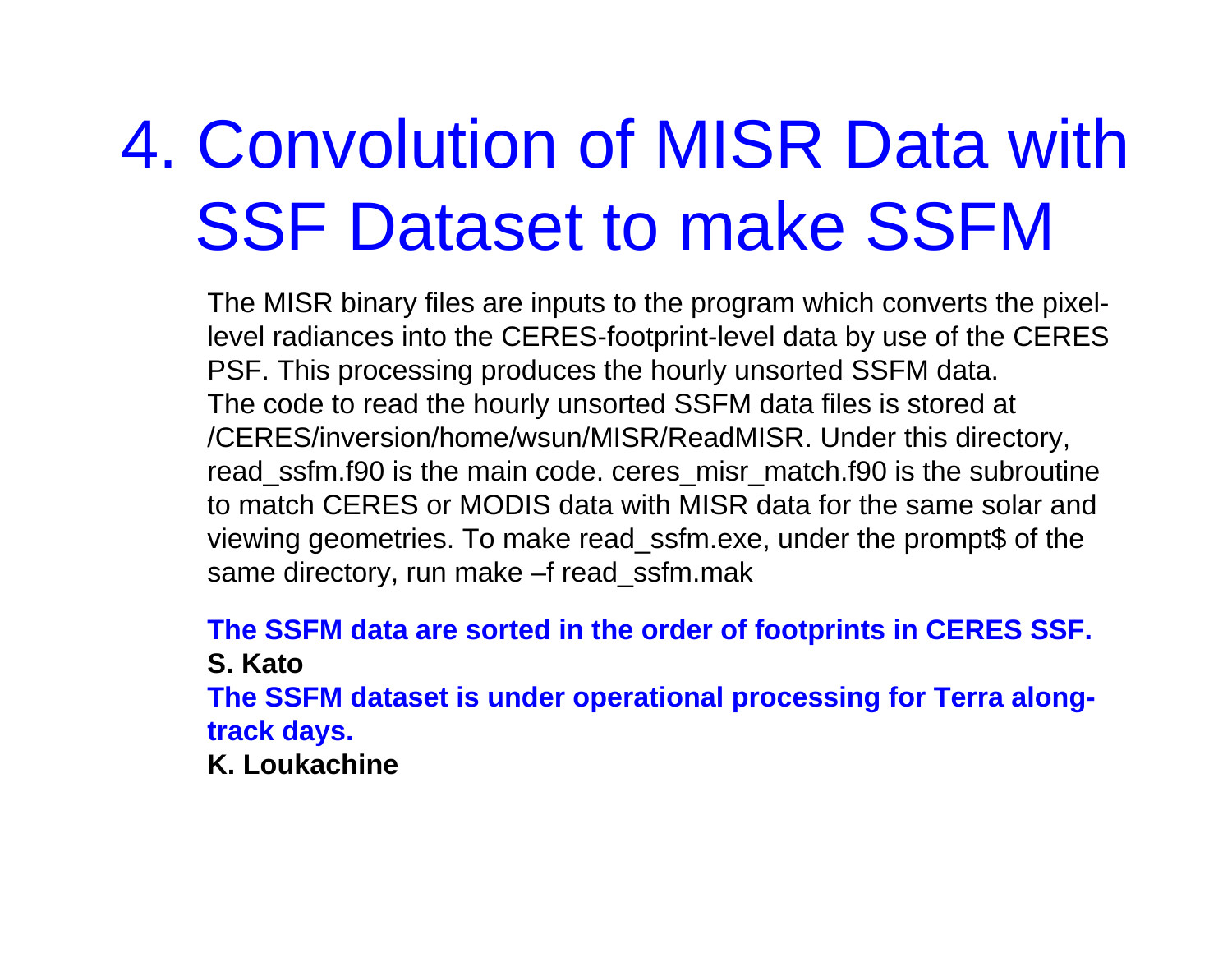## 5. SSFM Data Examples

MISR radiances from SSFM are shown against MODIS and CERES SW radiances for various CERES footprints.

The viewing angle difference between MISR and MODIS, or MISR and CERES are smaller than 5 degree in the following figures.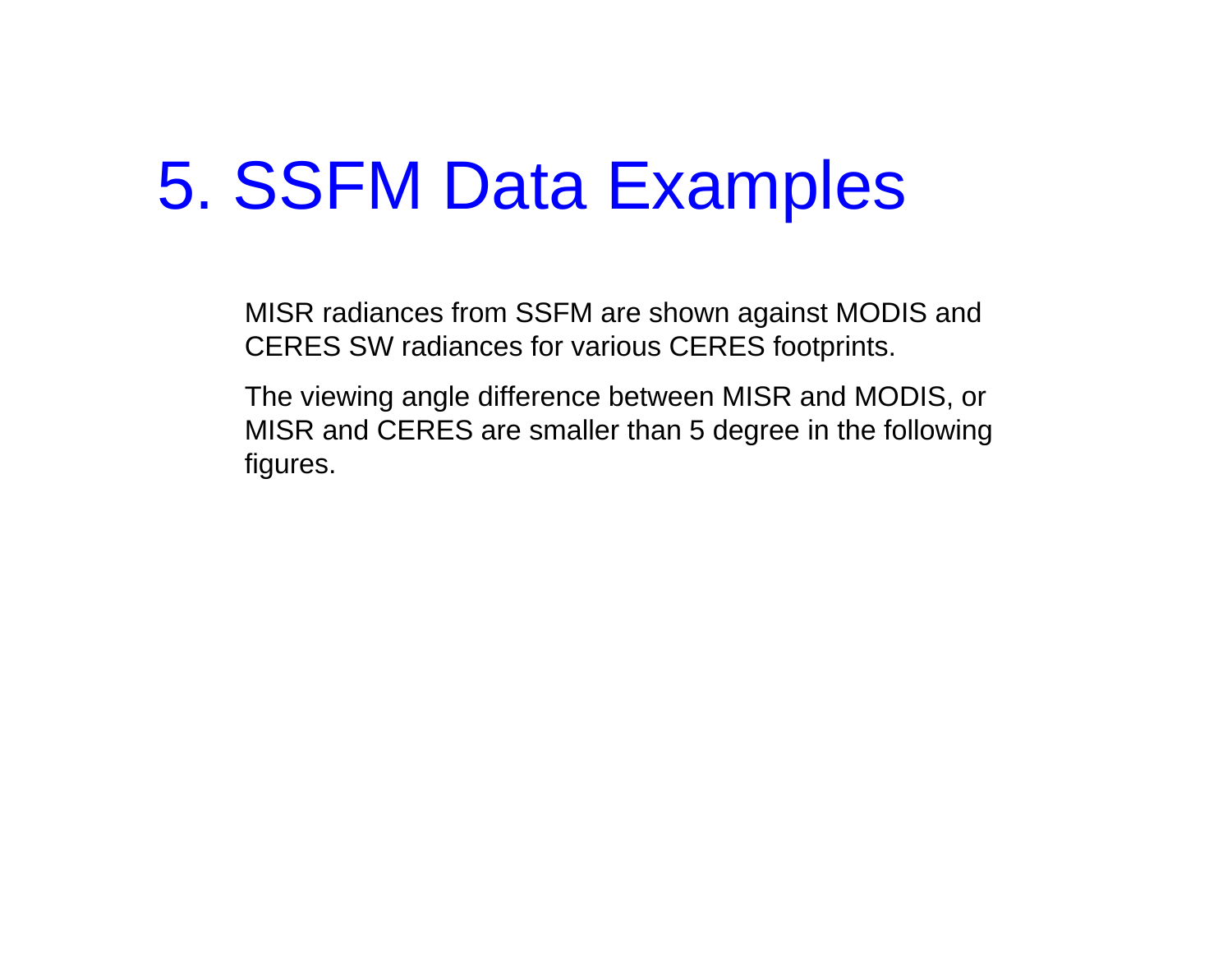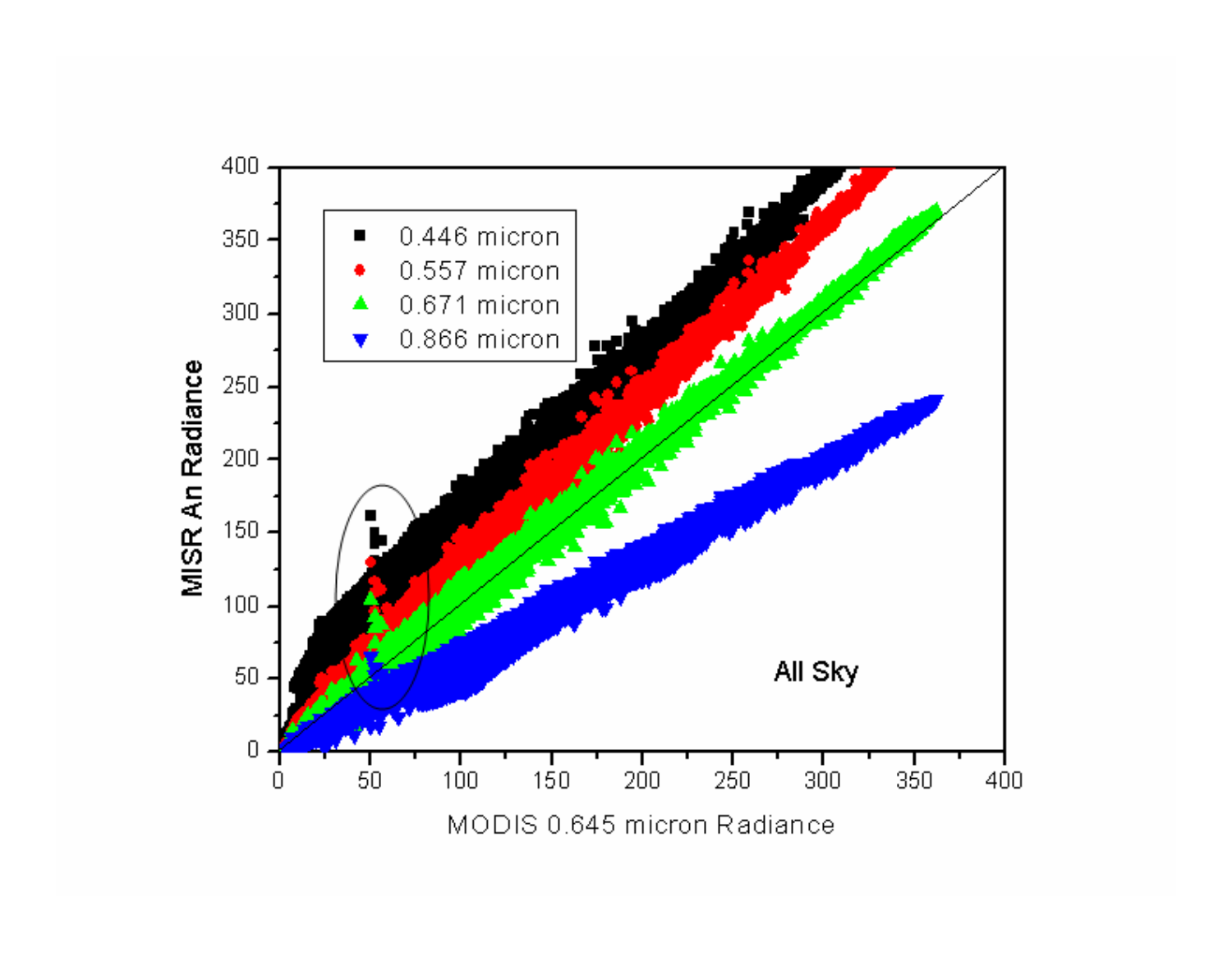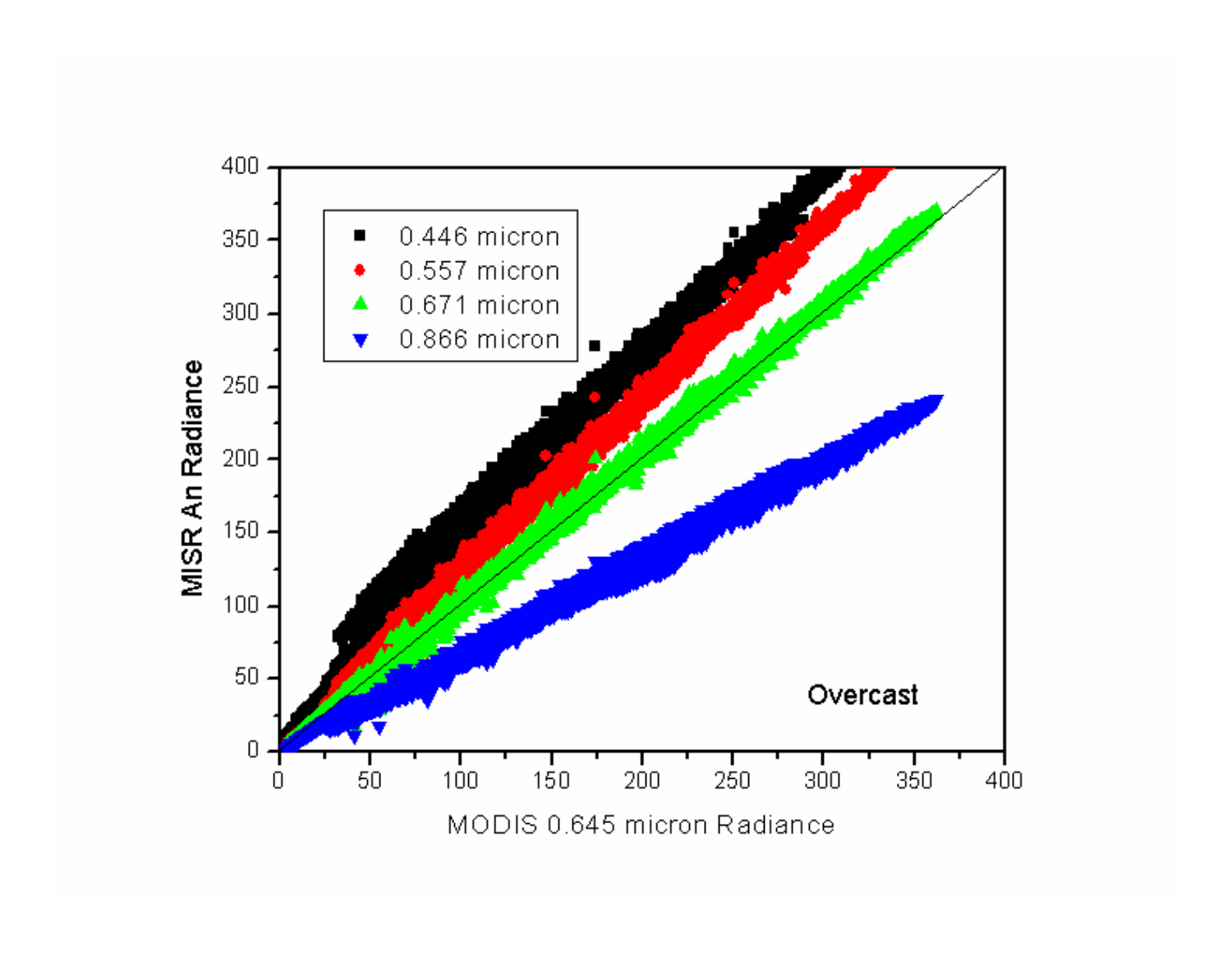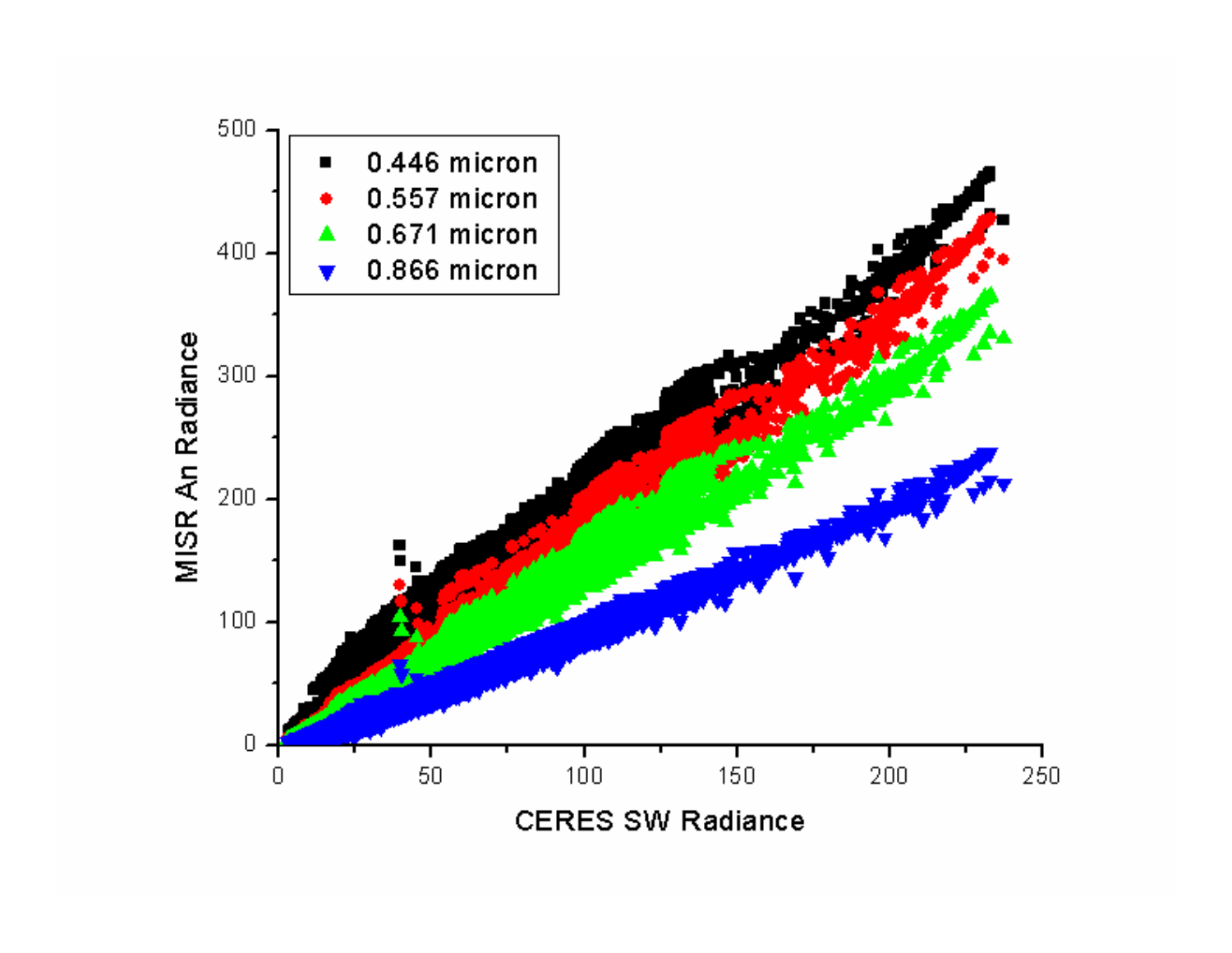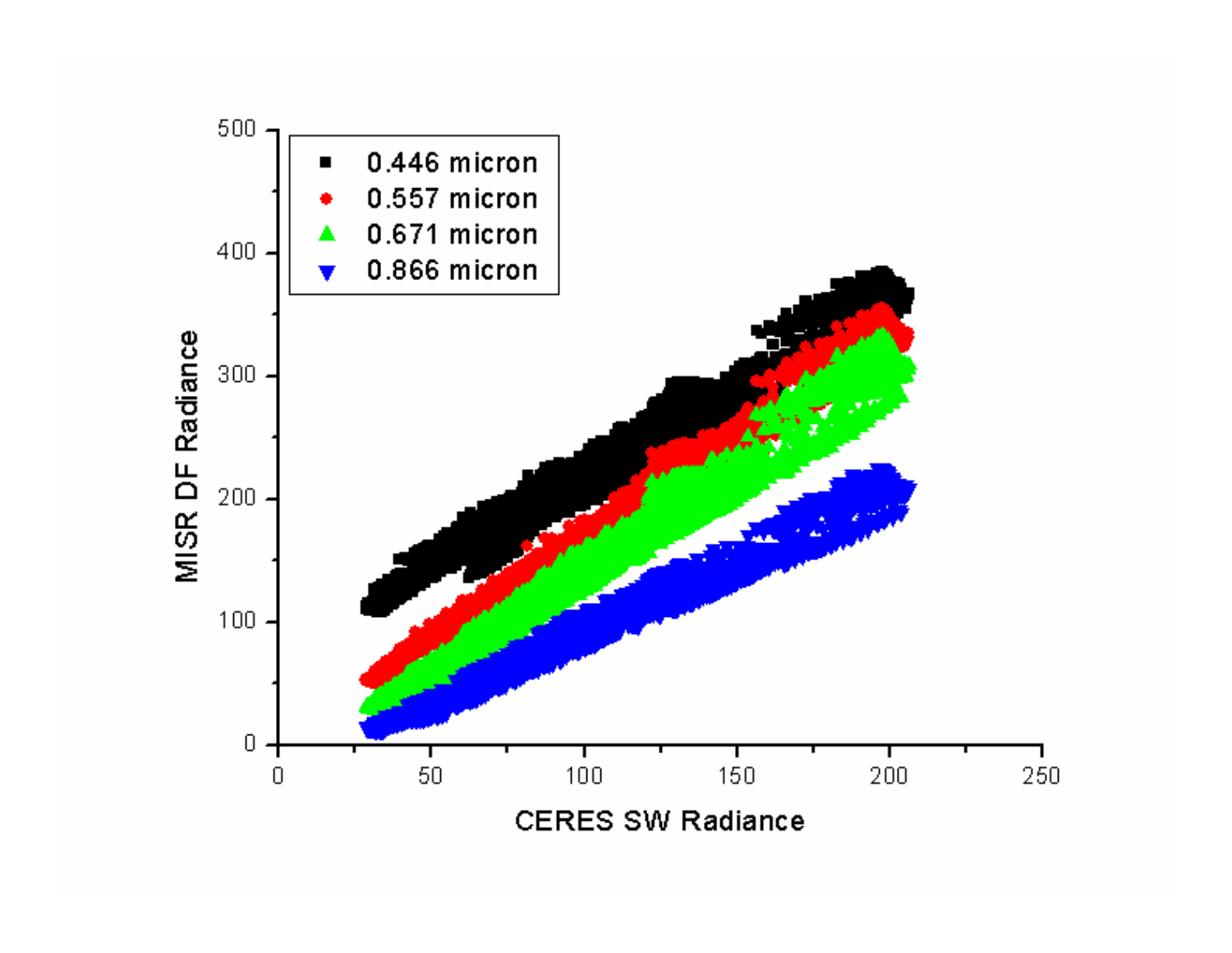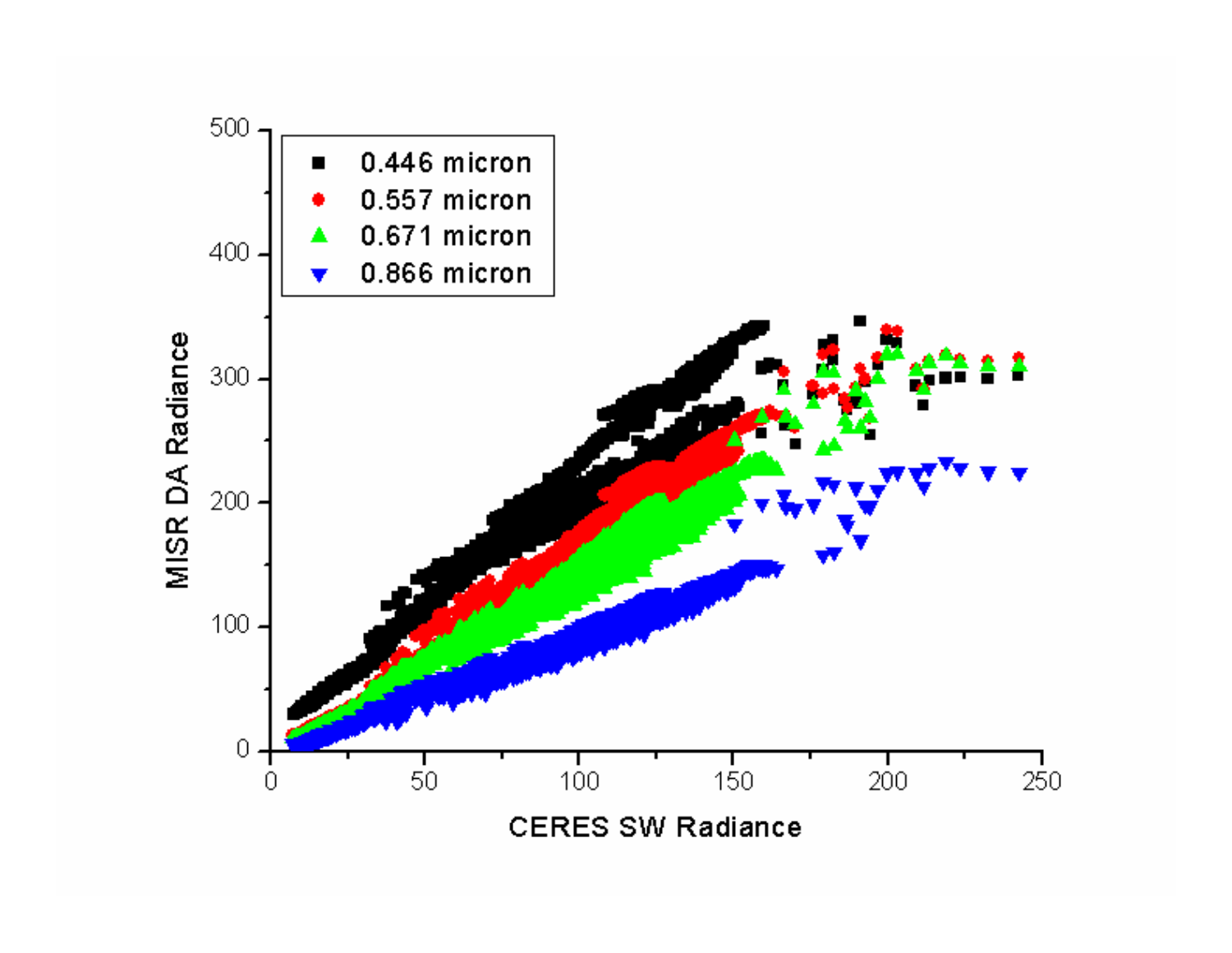